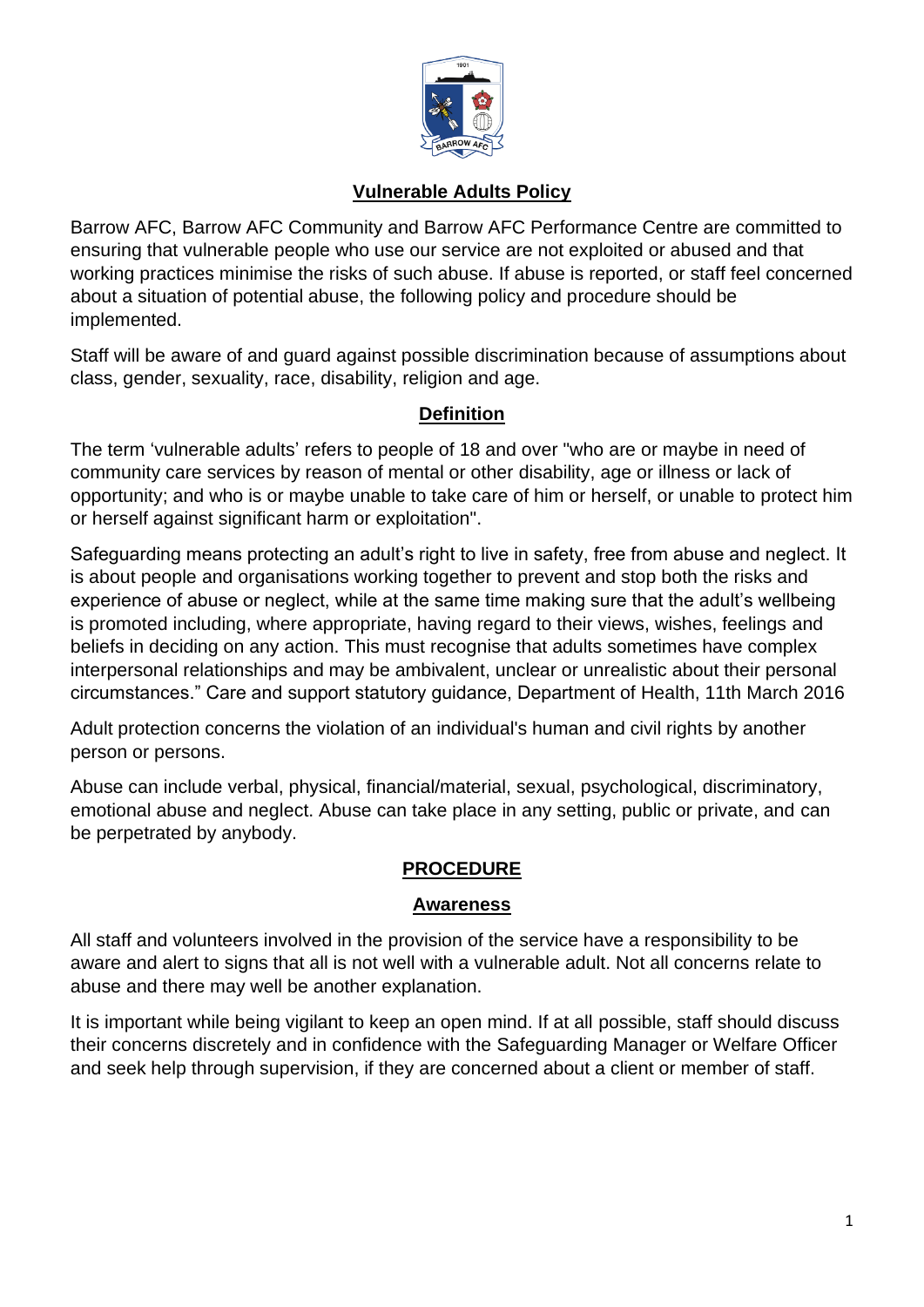

## **Further Action**

Having raised the issue with the Safeguarding Manager or Welfare Officer the staff member / volunteer should make a confidential personal note of the circumstances and if appropriate check whether there were any witnesses present.

The vulnerable adult should be informed that the staff member will be discussing the matter with the Safeguarding Manager or Welfare Officer. If the person who says they are being abused asks the staff member to do nothing at all, they should inform them that whilst respecting this, the staff member must share the information with the SM or Welfare Officer.

Staff / volunteers do not carry out an investigation. This must be left to the relevant agencies. You should also inform them that the information might be passed to the appropriate agencies'

If physical and/or sexual abuse/assault is reported the vulnerable adult and/or their representative should be asked to report it to the police and offered support to do so.

The SM or Welfare Officer will treat the matter as top priority and inform the General Manage and Board of Directors

The SM or Welfare Officer will seek advice urgently. This may involve discussing the situation with Social Services or with the Police. Social Services will instigate an assessment of the person's needs under Community Care legislation.

The SM or Welfare Officer will keep the General Manager informed, of all action taken to date.

The SM or Welfare Officer will keep the vulnerable adult informed at all times as to action being taken.

### **Support for Staff**

The member of staff reporting incidents of suspected or potential abuse may find that the vulnerable adult is very upset or angry. The SM or Welfare Officer will offer support as appropriate. Other support, for example, may include counselling provided by an outside body if required or by request.

### **Suspected abuse by an employee / volunteer**

Suspected abuse by an employee / volunteer, where a member of staff is suspected of abuse the following action should be taken.

The SM or Welfare Officer should interview the member of staff or client with a witness or representative of their choice present.

The SM or Welfare Officer should make arrangements for interviewing the suspected victim; this should be done with a staff member, General Manager and a representative of the victim present